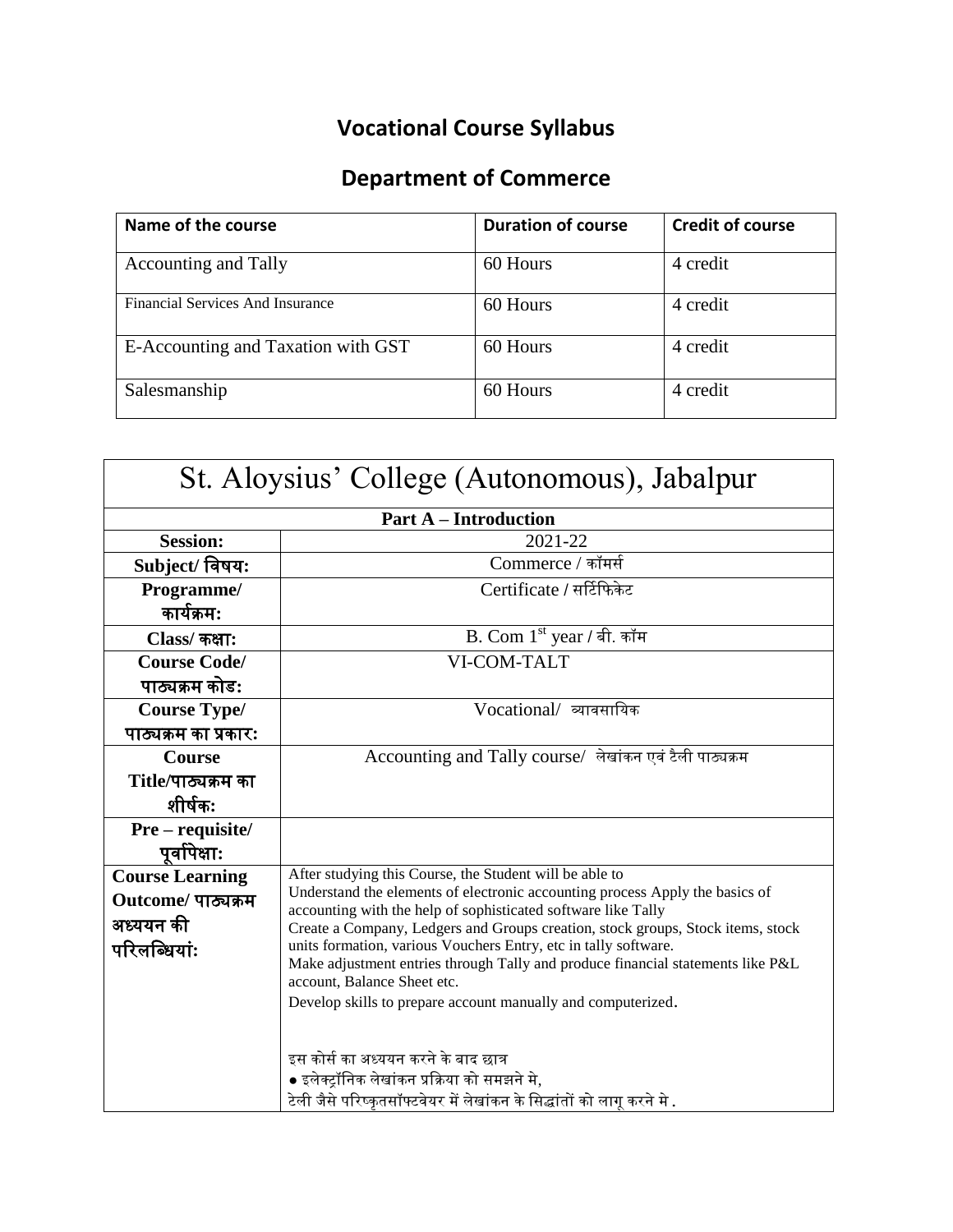|                                                                                                                                              | टेली सॉफ्टवेयर मे कम्पनी बनाने, खाते और समूह बनाने . सामग्री की मदों व इकाइयों का     |                                                                                      |                                                                                                                              |                                                                                                                         |
|----------------------------------------------------------------------------------------------------------------------------------------------|---------------------------------------------------------------------------------------|--------------------------------------------------------------------------------------|------------------------------------------------------------------------------------------------------------------------------|-------------------------------------------------------------------------------------------------------------------------|
|                                                                                                                                              |                                                                                       | फॉर्मेशन करने, विभिन्न प्रमाणकों की प्रविष्टियां आदि करने मे,                        |                                                                                                                              |                                                                                                                         |
|                                                                                                                                              |                                                                                       | टेली के माध्यम से समायोजन प्रविष्टियां करना तथा वित्तीय विवरण जैसे लाभ हानि लेखा तथा |                                                                                                                              |                                                                                                                         |
|                                                                                                                                              |                                                                                       | चिट्ठा आदि बनाने में सक्षम हो जाएगा                                                  |                                                                                                                              |                                                                                                                         |
|                                                                                                                                              | Credit Value/ क्रेडिट                                                                 |                                                                                      | 4 credits                                                                                                                    |                                                                                                                         |
|                                                                                                                                              | मान:                                                                                  |                                                                                      |                                                                                                                              |                                                                                                                         |
|                                                                                                                                              | Total Marks/ कुल                                                                      |                                                                                      | Max. Marks: $30$ (internal) + 70 (external)                                                                                  | Passing Marks: 33                                                                                                       |
|                                                                                                                                              | अंक:                                                                                  |                                                                                      |                                                                                                                              |                                                                                                                         |
|                                                                                                                                              |                                                                                       |                                                                                      |                                                                                                                              |                                                                                                                         |
|                                                                                                                                              |                                                                                       |                                                                                      | <b>Part B – Course Content</b>                                                                                               |                                                                                                                         |
|                                                                                                                                              | Unit 1                                                                                |                                                                                      | Preparation of Journals                                                                                                      | Financial Accounting Concept of Double Entry System, Golden Rules of Accounting,                                        |
|                                                                                                                                              |                                                                                       |                                                                                      | वित्तीय लेखांकन :   दोहरा प्रविष्टि प्रणाली की अवधारणा, लेखांकन के सुनहरे नियम, पंजी                                         |                                                                                                                         |
|                                                                                                                                              |                                                                                       | प्रविष्टि करना                                                                       |                                                                                                                              |                                                                                                                         |
|                                                                                                                                              | Unit 2                                                                                |                                                                                      | Preparation of Ledgers and Trial Balance                                                                                     |                                                                                                                         |
|                                                                                                                                              |                                                                                       |                                                                                      | खतौनी कर खाते बनाना, तलपट बनाना                                                                                              |                                                                                                                         |
|                                                                                                                                              | Unit 3                                                                                |                                                                                      | Brief Introduction of Trading and Profit and Loss Account and Balance Sheet                                                  |                                                                                                                         |
|                                                                                                                                              | व्यापार एवं लाभ हानि लेखे का संक्षिप्त परिचय                                          |                                                                                      |                                                                                                                              |                                                                                                                         |
|                                                                                                                                              |                                                                                       |                                                                                      | Tally ERP 9.0<br>1. Introduction of Tally ERP 9, Info Manu, Creation of a Company, Gateway of Tally,                         |                                                                                                                         |
|                                                                                                                                              | 2. Account information: Ledgers and Groups creation                                   |                                                                                      |                                                                                                                              |                                                                                                                         |
|                                                                                                                                              |                                                                                       |                                                                                      | 3. Inventory information: Determination of stock groups, Stock items and                                                     |                                                                                                                         |
| stock units                                                                                                                                  |                                                                                       |                                                                                      |                                                                                                                              |                                                                                                                         |
| 4. Accounting vouchers Entries: Receipt Vouchers, Payment Vouchers, Purchase Vouchers, Sales voucher,                                        |                                                                                       |                                                                                      |                                                                                                                              |                                                                                                                         |
|                                                                                                                                              | Contra Vouchers, Journal Vouchers, Debit Note, Credit Note.                           |                                                                                      |                                                                                                                              |                                                                                                                         |
| Report: Trial Balance, Day Book, Accounts Book, Statement of Accounts, Inventory Book, Trading and Profit &<br>Loss Account, Balance Sheet,  |                                                                                       |                                                                                      |                                                                                                                              |                                                                                                                         |
|                                                                                                                                              |                                                                                       |                                                                                      |                                                                                                                              |                                                                                                                         |
|                                                                                                                                              | टेली ERP 9.0<br>टेली ERP 9.0 का सामान्य परिचय गेटवे ऑफ कंपनी बनाना, इन्फो मेन्यू टेली |                                                                                      |                                                                                                                              |                                                                                                                         |
|                                                                                                                                              |                                                                                       |                                                                                      |                                                                                                                              |                                                                                                                         |
|                                                                                                                                              |                                                                                       |                                                                                      |                                                                                                                              | लेखांकन सूचनाएं खाते और समूह का निर्माण :   माल संबंधी सूचनाएं स्कन्ध की इकाई का स्कन्ध की मदें, स्कन्ध समूह : निर्धारण |
|                                                                                                                                              | प्रमाणक प्रमाणक नोट                                                                   |                                                                                      | लेखांकन प्रमाणक प्रविष्टियाँ : प्राप्ति प्रमाणकक्रय भुगतान प्रमाणक क्रेडिट, डेबिट नोट, जर्नल प्रमाणक कोंट्रा प्रमाणक, विक्रय |                                                                                                                         |
|                                                                                                                                              |                                                                                       |                                                                                      | रिपोर्ट∶ तलपट, रोजनामचा, लेखांकन पुस्तकें, लेखों के विवरण पत्र, स्कन्ध पुस्तिका, व्यापार और लाभ हानि लेखा तथा चिट्रा         |                                                                                                                         |
|                                                                                                                                              |                                                                                       |                                                                                      |                                                                                                                              |                                                                                                                         |
| Project : दैनिन्दिनी की पंजी प्रविष्टियों कर व्यापार और लाभ हानि लेखा तथा चिट्ठा बनाने का एक प्रोजेक्ट<br><b>Part C - Suggested Readings</b> |                                                                                       |                                                                                      |                                                                                                                              |                                                                                                                         |
|                                                                                                                                              |                                                                                       |                                                                                      |                                                                                                                              |                                                                                                                         |
| S.<br>No.                                                                                                                                    | Author                                                                                |                                                                                      | Name of the Book                                                                                                             | Publication                                                                                                             |
| $\,1$                                                                                                                                        | Behera Soumya Ranjan,                                                                 |                                                                                      | Learn Tally.ERP 9,                                                                                                           | <b>B K Publications Pvt Ltd</b>                                                                                         |
| $\sqrt{2}$                                                                                                                                   | Singh                                                                                 |                                                                                      | Tally.ERP 9                                                                                                                  | V&S Publisher, Delhi                                                                                                    |
|                                                                                                                                              | Shraddha, Mehranavneet                                                                |                                                                                      |                                                                                                                              |                                                                                                                         |
| $\mathfrak{Z}$                                                                                                                               | Agrawal Dr. Mahesh                                                                    |                                                                                      | Financial Accounting,                                                                                                        | Ramprasad And Sons, Bhopal                                                                                              |
|                                                                                                                                              |                                                                                       |                                                                                      |                                                                                                                              |                                                                                                                         |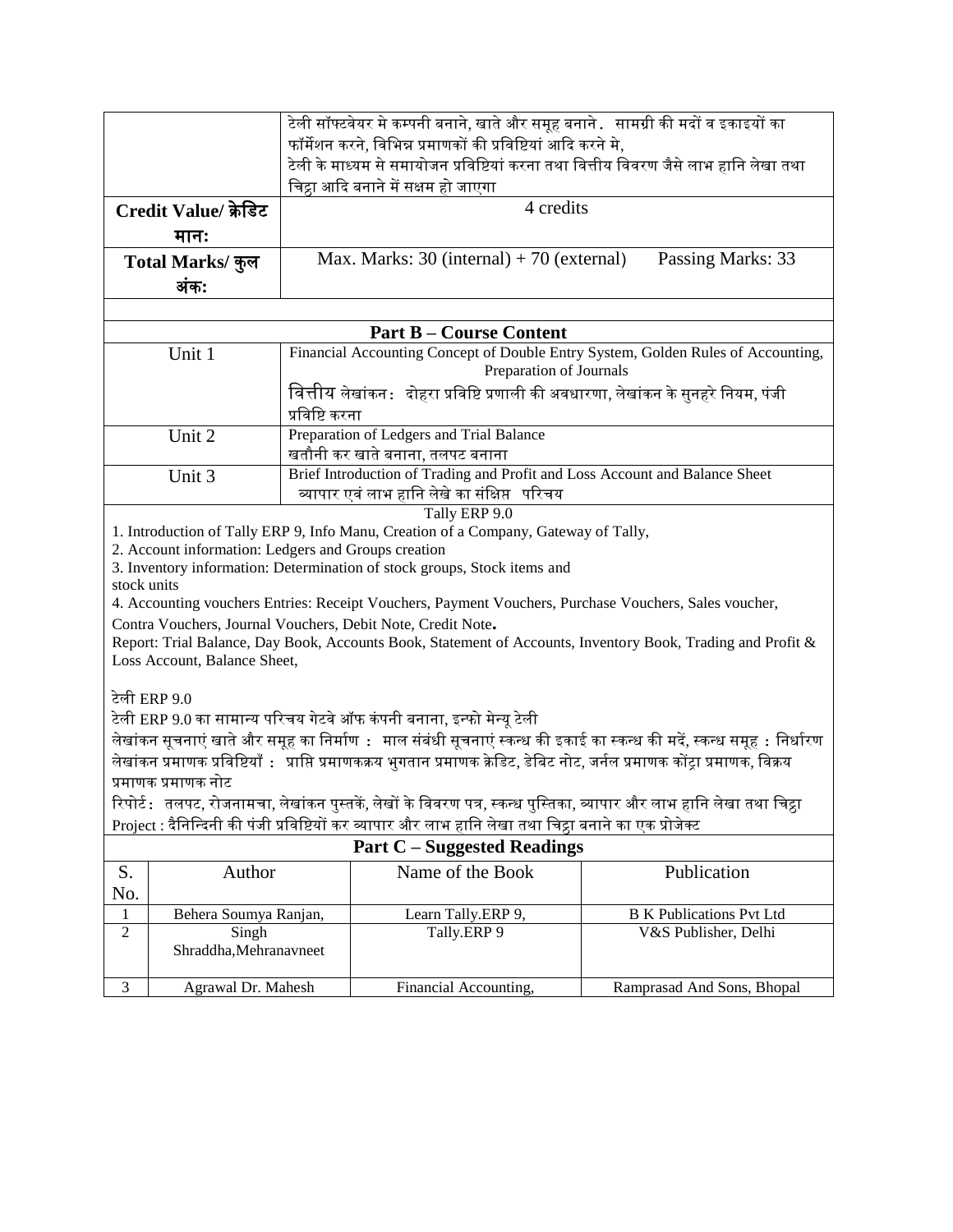| St. Aloysius' College (Autonomous), Jabalpur |                                       |                                                                                                                                                                            |  |
|----------------------------------------------|---------------------------------------|----------------------------------------------------------------------------------------------------------------------------------------------------------------------------|--|
| <b>Part A – Introduction</b>                 |                                       |                                                                                                                                                                            |  |
| <b>Session:</b>                              |                                       | 2021-22                                                                                                                                                                    |  |
| Subject/ विषय:                               |                                       | Commerce / कॉमर्स                                                                                                                                                          |  |
| Programme/ कार्यक्रम:                        |                                       | Certificate / सर्टिफिकेट                                                                                                                                                   |  |
| Class/ कक्षा:                                |                                       | B. Com 1 <sup>st</sup> year / बी. कॉम                                                                                                                                      |  |
| Course Code/ पाठ्यक्रम कोड:                  |                                       | V1-COM-FINT                                                                                                                                                                |  |
| Course Type/ पाठ्यक्रम का                    |                                       | Vocational/व्यावसायिक                                                                                                                                                      |  |
| प्रकार:                                      |                                       |                                                                                                                                                                            |  |
| Course Title/पाठ्यक्रम का                    |                                       | FINANCIAL SERVICES AND INSURANCE / वित्तीय सेवाएं और बीमा                                                                                                                  |  |
| शीर्षक:                                      |                                       |                                                                                                                                                                            |  |
| Pre - requisite/ पूर्वापेक्षा:               |                                       |                                                                                                                                                                            |  |
| <b>Course Learning</b>                       |                                       | After studying this Course, the Student will be able to;                                                                                                                   |  |
| Outcome/ पाठ्यक्रम अध्ययन                    |                                       | 1. Understand the functions of Banking and Insurance services.                                                                                                             |  |
| की परिलब्धियां:                              |                                       | 2. Know about and able to perform various financial services such as Banking,                                                                                              |  |
|                                              |                                       | Investment Advisory, Wealth Management, Mutual Funds, Insurance                                                                                                            |  |
|                                              |                                       | Consultancy, Stock Market, Capital Restructuring, Portfolio Management etc.                                                                                                |  |
|                                              |                                       | 3. Enhances knowledge about the legal and regulatory aspects of Banking $\&$<br>Insurance.                                                                                 |  |
|                                              |                                       | 4. Aware about the financial derivatives.                                                                                                                                  |  |
|                                              |                                       | 5. Develop skills to work in financial and insurance services.                                                                                                             |  |
|                                              |                                       |                                                                                                                                                                            |  |
|                                              |                                       | इस पाठ्यक्रम का अध्ययन करने के बाद छात्र सक्षम हो सकेंगे;<br>(1) बैंकिंग और बीमा सेवाओं के कार्यों को समझने में                                                            |  |
|                                              |                                       |                                                                                                                                                                            |  |
|                                              |                                       | (2) विभिन्न वित्तीय सेवाओं जैसे बैंकिंग, निवेश सलाहकार, धन प्रबंधन, म्यूचुअल फंड,                                                                                          |  |
|                                              |                                       | बीमा परामर्श, स्टॉक मार्केट, पूंजी पुनर्गठन, पोर्टफोलियो प्रबंधन आदि को समझने में                                                                                          |  |
|                                              |                                       | (3) बैंकिंग और बीमा के कानूनी और नियामक पहलुओं के बारे में ज्ञान बढ़गा<br>(4) वित्तीय डेरिवेटिव के बारे में जागरूक होंगे                                                   |  |
|                                              |                                       | (5) वित्तीय एवं बीमा सेवाओं के क्षेत्र में कार्य करने हेतु आवश्यक कौशल विकास में                                                                                           |  |
|                                              |                                       |                                                                                                                                                                            |  |
| Credit Value/ क्रेडिट मान:                   |                                       | 4 credits                                                                                                                                                                  |  |
| Total Marks/ कुल अंक:                        |                                       | Max. Marks: $30$ (Internal) + $70$ (External)<br>Passing Marks: 33                                                                                                         |  |
|                                              |                                       |                                                                                                                                                                            |  |
|                                              |                                       | <b>Part B – Course Content</b>                                                                                                                                             |  |
| Unit 1                                       |                                       | <b>Overview of Financial Services</b>                                                                                                                                      |  |
|                                              |                                       | Meaning, Importance and Scope of financial services, Indian financial system, Brief Study                                                                                  |  |
|                                              |                                       | of Financial Institutions - RBI, Commercial and Co-Operative Banks, Non-banking<br>financial institutions, Development Bank, Merchant Bank, Basics of Mutual Funds, Credit |  |
|                                              | Rating, An overview of micro finance. |                                                                                                                                                                            |  |
|                                              |                                       |                                                                                                                                                                            |  |
|                                              |                                       | वित्तीय सेवाओं का अवलोकन अर्थ, महत्व और वित्तीय सेवाओं का क्षेत्र, भारतीय वित्तीय प्रणाली, वित्तीय                                                                         |  |
|                                              |                                       | संस्थानों का संक्षिप्त अध्ययन – आरबीआई, वाणिज्यिक और सहकारी बैंक, गैर बैंकिंग वित्तीय संस्थान,                                                                             |  |
|                                              | <b>Financial Markets</b>              | विकास बैंक, मर्चेंट बैंक, म्यूचुअल फंड की मूल बातें, क्रेडिट रेटिंग, सूक्ष्म वित्त का एक सिंहावलोकना                                                                       |  |
| Unit 2                                       |                                       | Money Market in India: Importance, features and instruments, Measures to strengthen                                                                                        |  |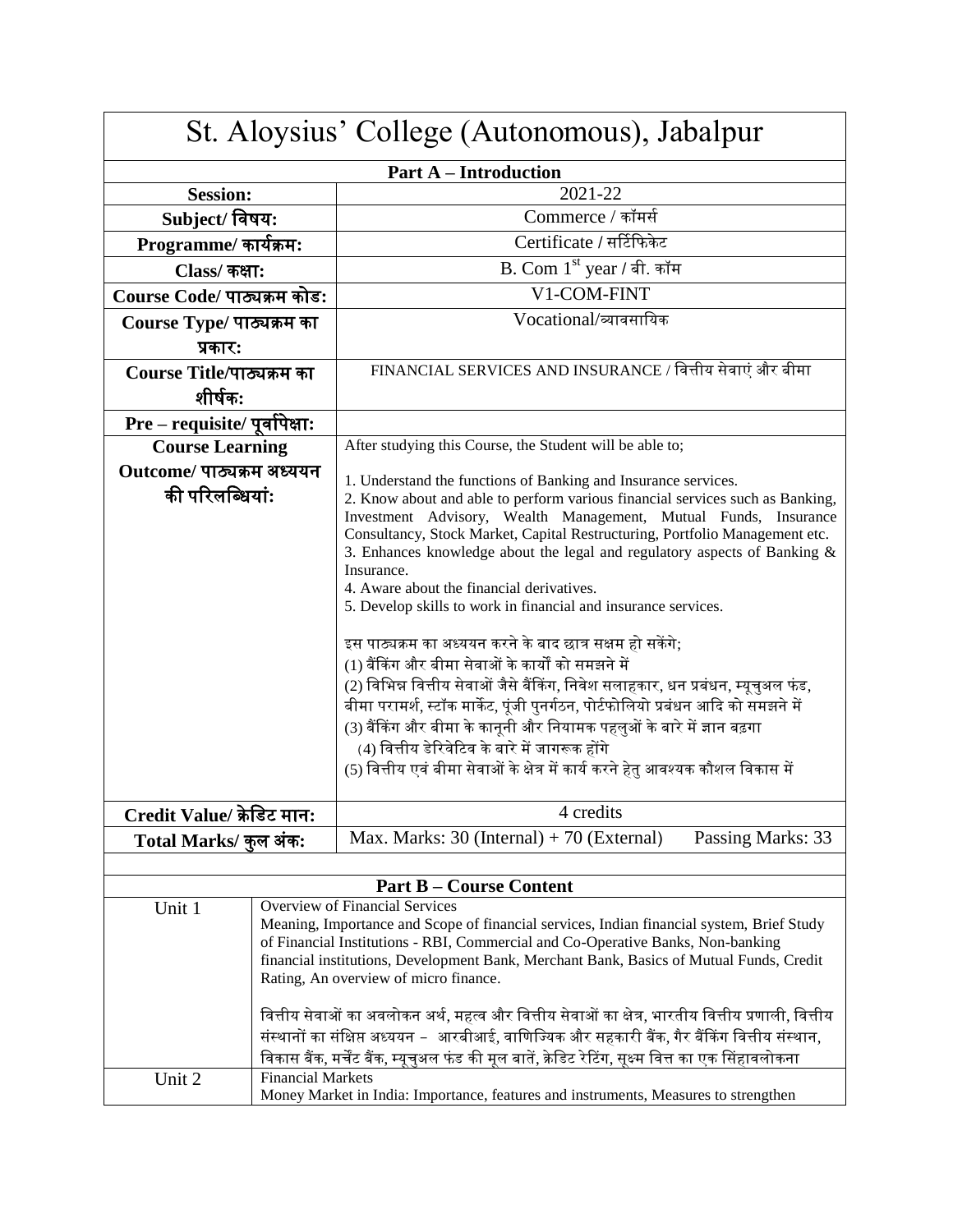| Capital Markets in India: New issue market and stock exchange, Importance of stock<br>exchanges, Role of The Securities and Exchange Board of India (SEBI), Meaning and<br>Classification of Mutual Funds, Operation of the Funds, Net Asset Value, and Regulation of<br>Mutual Funds in India.<br>Financial Instruments: Cash, Derivative, Foreign Exchange, Debt based and Equity based<br>financial instruments.<br>वित्तीय बाजार<br>भारत में मुद्रा बाजार $\colon$ महत्व, विशेषताएं और उपकरण, भारत में मुद्रा बाजार को मजबूत करने के |  |  |  |
|------------------------------------------------------------------------------------------------------------------------------------------------------------------------------------------------------------------------------------------------------------------------------------------------------------------------------------------------------------------------------------------------------------------------------------------------------------------------------------------------------------------------------------------|--|--|--|
|                                                                                                                                                                                                                                                                                                                                                                                                                                                                                                                                          |  |  |  |
|                                                                                                                                                                                                                                                                                                                                                                                                                                                                                                                                          |  |  |  |
| उपाय, मुद्रा बाजार पर कार्य समूह की सिफारिशें। भारत में पूंजी बाजार :   नया निर्गम बाजार और स्टॉक<br>एक्सचेंज, स्टॉक एक्सचेंजों का महत्व, भारतीय प्रतिभूति और विनिमय बोर्ड (सेबी) की भूमिका,<br>म्यूचुअल फंड का अर्थ और वर्गीकरण, फंड का संचालन, शुद्ध संपत्ति मूल्य और भारत में म्यूचुअल फंड का<br>विनियमन                                                                                                                                                                                                                              |  |  |  |
| वित्तीय साधन :   नकद, व्युत्पन्न, विदेशी मुद्रा, ऋण आधारित और इक्विटी आधारित वित्तीय साधन।                                                                                                                                                                                                                                                                                                                                                                                                                                               |  |  |  |
| Unit 3<br>Principles and Practices of Insurance<br>Concept, Principles & Types of Insurance-Life Insurance, Micro Insurance,<br>Annuities, Health Insurance, General Insurance, Motor Insurance, Marine<br>Insurance, Property Insurance and Other Miscellaneous Insurance, The<br>Concept of Risk and Classification of Risks, Insurance Documents, Online<br>Insurance, Process of claim and settlement, Policy Terms and Conditions,<br>Legal and Regulatory Aspects of Insurance (IRDA).                                             |  |  |  |
| बीमा के सिद्धांत और व्यवहार                                                                                                                                                                                                                                                                                                                                                                                                                                                                                                              |  |  |  |
| बीमा की अवधारणा, सिद्धांत और प्रकार जीवन बीमा, सूक्ष्म बीमा, वार्षिकियां, स्वास्थ्य बीमा, सामान्य<br>बीमा, मोटर बीमा, समुद्री बीमा, संपत्ति बीमा और अन्य विविध बीमा, जोखि की अवधारणा और<br>जोखिमों का वर्गीकरण, बीमा दस्तावेज, ऑनलाइन बीमा, दावे और निपटान की प्रक्रिया, पॉलिसी के<br>नियम और शर्तें, बीमा के कानूनी और नियामक पहलू  (IRDA)।                                                                                                                                                                                             |  |  |  |
| Practical                                                                                                                                                                                                                                                                                                                                                                                                                                                                                                                                |  |  |  |
| (1) Practice online bank account opening, e-banking operations, and UPI transfers / payments.<br>(2) Prepare the documents of a hypothetical insurance claim.<br>(3) Visit to banks and insurance companies to observe the functioning. (4) Presentation by charts and models about<br>various financial functions.<br>(5) Role plays of an Insurance Agent, Mutual Fund Consultant, Stock Broker, Investment Advisor and Portfolio<br>Manager etc.                                                                                      |  |  |  |
| प्रायोगिक पाठ्यक्रम<br>(1) ऑनलाइन बैंक खाता खोलने, ई–बैंकिंग संचालन और यूपीआई हस्तांतरण  / भुगतान का अभ्यास करें।<br>(2) एक काल्पनिक बीमा दावे के दस्तावेज तैयार करें।<br>(3) विभिन्न वित्तीय कार्यों के बारे में चार्ट और मॉडल द्वारा प्रस्तुति ।                                                                                                                                                                                                                                                                                       |  |  |  |
| (4) एक बीमा एजेंट, म्यूचुअल फंड सलाहकार, स्टॉक ब्रोकर, निवेश सलाहकार और पोर्टफोलियो प्रबंधक आदि की भूमिका निभाएं।                                                                                                                                                                                                                                                                                                                                                                                                                        |  |  |  |
| Project/ Field trip: कामकाज का निरीक्षण करने के लिए बैंकों और बीमा कंपनियों का दौरा कर रिपोर्ट तैयार करें                                                                                                                                                                                                                                                                                                                                                                                                                                |  |  |  |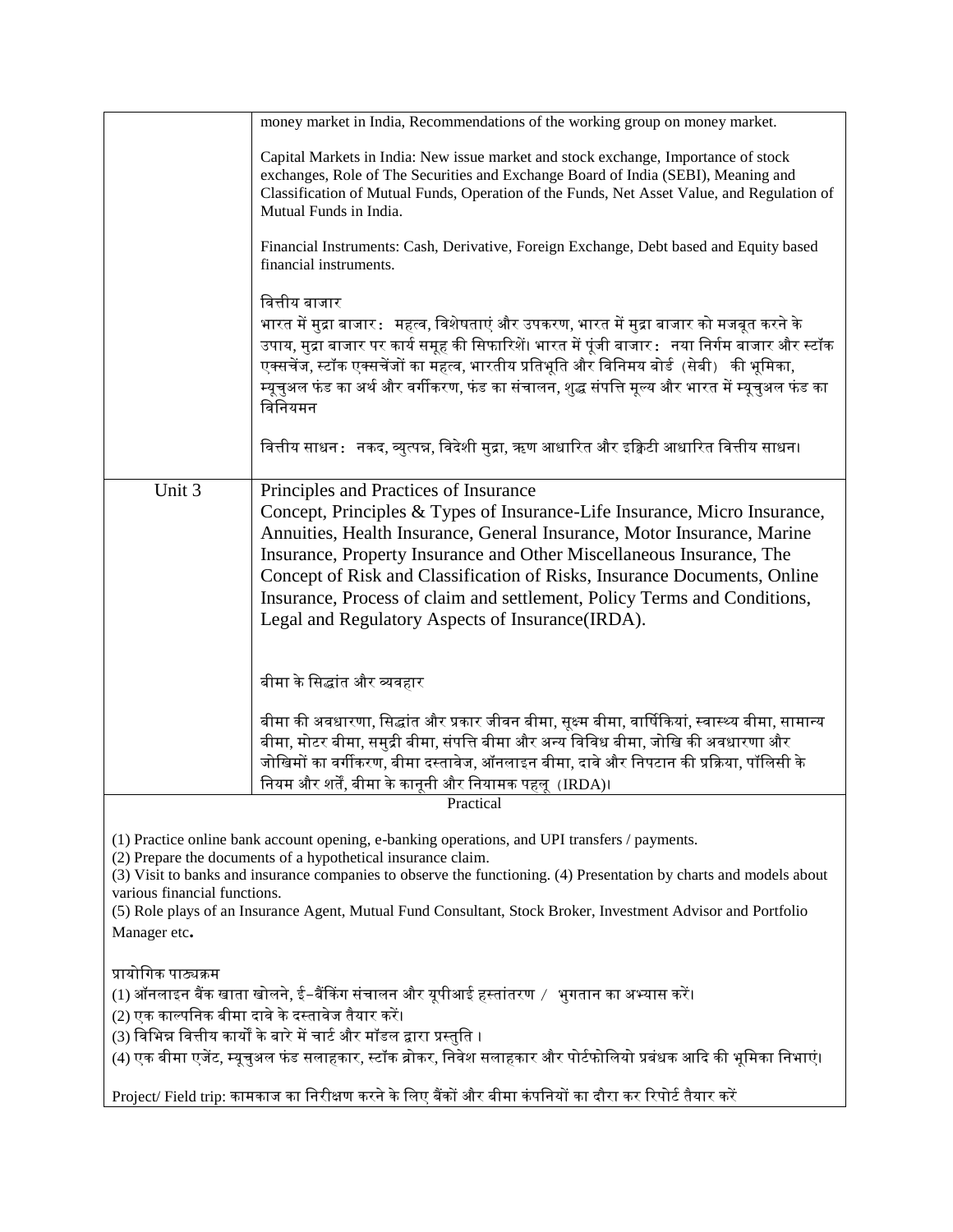| <b>Part C</b> – Suggested Readings                 |                                                        |                                           |                      |  |
|----------------------------------------------------|--------------------------------------------------------|-------------------------------------------|----------------------|--|
| S.                                                 | Author                                                 | Name of the Book                          | Publication          |  |
| No.                                                |                                                        |                                           |                      |  |
|                                                    | R.K. Mishra, IS Yadav, A. P                            | "Risk Management in Banking. Insurance    | Academic Foundation. |  |
|                                                    | Kumar, S P Mishra, J.                                  | and Financial services"                   |                      |  |
|                                                    | Kiranmai.                                              |                                           |                      |  |
| $\mathfrak{D}$                                     | R. Gordan & Natarajan,                                 | "Future scenario of Financial services",  | Himalaya Publication |  |
| 3                                                  | Satyadevi, C.,                                         | Financial Services Banking and Insurance, | S.Chand              |  |
| <b>Part D: Assessment &amp; Evaluation</b>         |                                                        |                                           |                      |  |
| <b>Suggested Continuous Evaluation Method</b>      |                                                        |                                           |                      |  |
|                                                    | Maximum Marks: 100                                     |                                           |                      |  |
| Continuous Comprehensive Evaluation (CCE):30 Marks |                                                        |                                           |                      |  |
| External Exam: 70 marks                            |                                                        |                                           |                      |  |
|                                                    | 20 marks<br><b>Internal Assessment:</b><br>Class Test. |                                           |                      |  |
| Continuous Comprehensive Evaluation                |                                                        | <b>Assignment/Presentations</b>           | 10 marks             |  |
|                                                    | (CCE):30 Marks                                         |                                           |                      |  |

| St. Aloysius' College (Autonomous), Jabalpur                        |                                                                                                                                                                                                                                                                                                                                                                                                                                                                                                                                                                                                                                                                                                                                                                                                                                                                                               |  |  |
|---------------------------------------------------------------------|-----------------------------------------------------------------------------------------------------------------------------------------------------------------------------------------------------------------------------------------------------------------------------------------------------------------------------------------------------------------------------------------------------------------------------------------------------------------------------------------------------------------------------------------------------------------------------------------------------------------------------------------------------------------------------------------------------------------------------------------------------------------------------------------------------------------------------------------------------------------------------------------------|--|--|
| <b>Part A – Introduction</b>                                        |                                                                                                                                                                                                                                                                                                                                                                                                                                                                                                                                                                                                                                                                                                                                                                                                                                                                                               |  |  |
| <b>Session:</b>                                                     | 2021-22                                                                                                                                                                                                                                                                                                                                                                                                                                                                                                                                                                                                                                                                                                                                                                                                                                                                                       |  |  |
| Subject/ विषय:                                                      | Commerce / कॉमर्स                                                                                                                                                                                                                                                                                                                                                                                                                                                                                                                                                                                                                                                                                                                                                                                                                                                                             |  |  |
| Programme/ कार्यक्रम:                                               | Certificate / सर्टिफिकेट                                                                                                                                                                                                                                                                                                                                                                                                                                                                                                                                                                                                                                                                                                                                                                                                                                                                      |  |  |
| Class/ कक्षा:                                                       | B. Com 1st year / बी. कॉम                                                                                                                                                                                                                                                                                                                                                                                                                                                                                                                                                                                                                                                                                                                                                                                                                                                                     |  |  |
| Course Code/ पाठ्यक्रम कोड:                                         | V1-COM-SALT                                                                                                                                                                                                                                                                                                                                                                                                                                                                                                                                                                                                                                                                                                                                                                                                                                                                                   |  |  |
| Course Type/ पाठ्यक्रम का                                           | Vocational/व्यावसायिक                                                                                                                                                                                                                                                                                                                                                                                                                                                                                                                                                                                                                                                                                                                                                                                                                                                                         |  |  |
| प्रकारः                                                             |                                                                                                                                                                                                                                                                                                                                                                                                                                                                                                                                                                                                                                                                                                                                                                                                                                                                                               |  |  |
| Course Title/पाठ्यक्रम का                                           | SALESMANSHIP/सभी संकाय के विद्यार्थियों                                                                                                                                                                                                                                                                                                                                                                                                                                                                                                                                                                                                                                                                                                                                                                                                                                                       |  |  |
| शीर्षक:                                                             |                                                                                                                                                                                                                                                                                                                                                                                                                                                                                                                                                                                                                                                                                                                                                                                                                                                                                               |  |  |
| Pre - requisite/ पूर्वापेक्षा:                                      |                                                                                                                                                                                                                                                                                                                                                                                                                                                                                                                                                                                                                                                                                                                                                                                                                                                                                               |  |  |
| <b>Course Learning Outcome/</b><br>पाठ्यक्रम अध्ययन की परिलब्धियां: | After studying this Course the Student will be able to 1 Basic Selling<br>Techniques: Demonstrate effective selling skills.<br>2 Contract and Sales Negotiations: Apply negotiation techniques to<br>selling situations. 3 Customer Profiling: Identify and profile the<br>various selling<br>Styles.<br>4 Sales Proposal Writing: Apply the principles of proposal writing.<br>5 Customer Service Skills: Identify successful techniques for<br>working with customers in business situations.<br>6 Provides students with the knowledge and skills necessary to<br>enable them to perform adequately in any single functional area of<br>sales management.<br>7 Helps developing effective selling skills as required in the today's<br>competitive industry<br>इस कोर्स का अध्ययन करने के बाद छात्र सक्षम हो जाएगा .<br>1 बुनियादी बिक्री तकनीक : प्रभावी विक्री कौशल प्रदर्शित करने में । |  |  |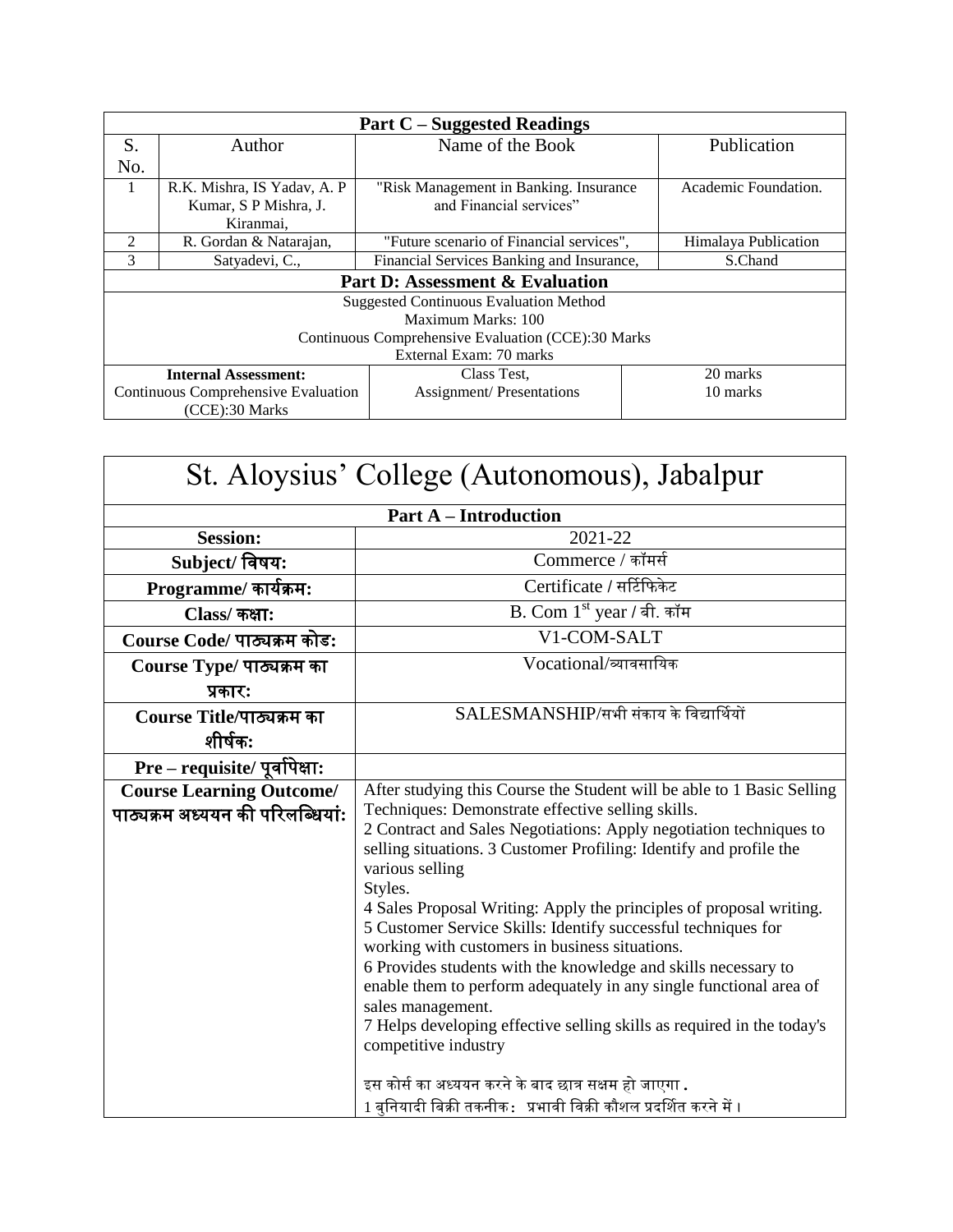|                                                                                                                 |                                                                                                                                                                                                         | 2 अनुबंध और बिक्री वार्ता :   विक्री स्थितियों के लिए बातचीत तकनीकों को लागू                                                                                                                         |  |  |
|-----------------------------------------------------------------------------------------------------------------|---------------------------------------------------------------------------------------------------------------------------------------------------------------------------------------------------------|------------------------------------------------------------------------------------------------------------------------------------------------------------------------------------------------------|--|--|
|                                                                                                                 |                                                                                                                                                                                                         | करने में                                                                                                                                                                                             |  |  |
|                                                                                                                 |                                                                                                                                                                                                         | 3 ग्राहक प्रोफाइलिंग :   विभिन्न बिक्री शैलियों को पहचाननें और प्रोफाइल करने में<br>4 बिक्री प्रस्ताव लेखन : प्रस्ताव लेखन के सिद्धांतों को लागू करने में ।                                          |  |  |
|                                                                                                                 |                                                                                                                                                                                                         | 5 ग्राहक सेवा कौशल : व्यावसायिक परिस्थितियों में ग्राहकों के साथ काम करने के                                                                                                                         |  |  |
|                                                                                                                 |                                                                                                                                                                                                         | लिए सफल तकनीकों की पहचान करने में 6 छात्रों को बिक्री प्रबंधन के किसी एक                                                                                                                             |  |  |
|                                                                                                                 |                                                                                                                                                                                                         | कार्यात्मक क्षेत्र में पर्याप्त रूप से प्रदर्शन करने में सक्षम बनाने के लिए आवश्यक ज्ञान                                                                                                             |  |  |
|                                                                                                                 |                                                                                                                                                                                                         | और कौशल प्राप्त करने में ।                                                                                                                                                                           |  |  |
|                                                                                                                 |                                                                                                                                                                                                         | 7 आज के प्रतिस्पर्धी उद्योग में आवश्यकतानुसार प्रभावी बिक्री कौशल विकसित करने                                                                                                                        |  |  |
|                                                                                                                 |                                                                                                                                                                                                         | मे ।                                                                                                                                                                                                 |  |  |
|                                                                                                                 | Credit Value/ क्रेडिट मान:                                                                                                                                                                              | 4 credits                                                                                                                                                                                            |  |  |
|                                                                                                                 | Total Marks/ कुल अंक:                                                                                                                                                                                   | Max. Marks: $30$ (internal) + 70 (external) Passing Marks: 33                                                                                                                                        |  |  |
|                                                                                                                 |                                                                                                                                                                                                         |                                                                                                                                                                                                      |  |  |
|                                                                                                                 |                                                                                                                                                                                                         |                                                                                                                                                                                                      |  |  |
|                                                                                                                 |                                                                                                                                                                                                         | <b>Part B - Course Content</b>                                                                                                                                                                       |  |  |
| Unit $1$                                                                                                        |                                                                                                                                                                                                         | Various steps in selling process, Sales budget, Theories of selling. Personal An                                                                                                                     |  |  |
|                                                                                                                 | Overview of Salesmanship                                                                                                                                                                                |                                                                                                                                                                                                      |  |  |
|                                                                                                                 |                                                                                                                                                                                                         | Meaning, scope and objectives, Modern Concept of Salesmanship Sales                                                                                                                                  |  |  |
|                                                                                                                 |                                                                                                                                                                                                         | organization-Importance, types and basic issues, Skills and Qualities required in                                                                                                                    |  |  |
|                                                                                                                 |                                                                                                                                                                                                         | salesmanship selling Various steps in selling process, Sales budget, Theories of                                                                                                                     |  |  |
|                                                                                                                 | Personal selling.                                                                                                                                                                                       |                                                                                                                                                                                                      |  |  |
|                                                                                                                 |                                                                                                                                                                                                         |                                                                                                                                                                                                      |  |  |
|                                                                                                                 | बिक्री कौशल का अवलोकन                                                                                                                                                                                   |                                                                                                                                                                                                      |  |  |
|                                                                                                                 | अर्थ, दायरा और उद्देश्य, सेल्समैनशिप सेल्स ऑर्गनाइजेशन की आधुनिक अवधारणा महत्व, प्रकार और बुनियादी                                                                                                      |                                                                                                                                                                                                      |  |  |
|                                                                                                                 | मुद्दे, सेल्समैनशिप में आवश्यक कौशल और गुण। बिक्री प्रक्रिया में विभिन्न चरण, बिक्री बजट, विक्री के सिद्धांत।                                                                                           |                                                                                                                                                                                                      |  |  |
| व्यक्तिगत विक्रय                                                                                                |                                                                                                                                                                                                         |                                                                                                                                                                                                      |  |  |
|                                                                                                                 |                                                                                                                                                                                                         |                                                                                                                                                                                                      |  |  |
| Unit 2                                                                                                          | <b>Functions of Sales Management</b>                                                                                                                                                                    |                                                                                                                                                                                                      |  |  |
| Sales Personnel Planning (Quantitative and qualitative aspects of sales personnel planning                      |                                                                                                                                                                                                         |                                                                                                                                                                                                      |  |  |
|                                                                                                                 | process), Recruitment (Sources of sales recruits and process of recruiting sales representatives),<br>Selection (Significance of sound selection and procedure), Training (Significance, areas, methods |                                                                                                                                                                                                      |  |  |
|                                                                                                                 | of sales training and its evaluation, Placement of sales force), Compensating sales personnel                                                                                                           |                                                                                                                                                                                                      |  |  |
|                                                                                                                 |                                                                                                                                                                                                         | (Requirements of a sound compensation plan, methods and policies regarding reimbursement of                                                                                                          |  |  |
|                                                                                                                 | sales expenses), Methods for appraising sales personnel's performance.                                                                                                                                  |                                                                                                                                                                                                      |  |  |
|                                                                                                                 | बिक्री प्रबंधन के कार्य                                                                                                                                                                                 |                                                                                                                                                                                                      |  |  |
|                                                                                                                 | बिक्री कार्मिक योजना  (बिक्री कार्मिक नियोजन प्रक्रिया के मात्रात्मक और गुणात्मक पहलू) , भर्ती  (बिक्री भर्ती                                                                                           |                                                                                                                                                                                                      |  |  |
|                                                                                                                 | के स्रोत और बिक्री प्रतिनिधियों की भर्ती की प्रक्रिया) , चयन  (सही चयन और प्रक्रिया का महत्व) , प्रशिक्षण                                                                                               |                                                                                                                                                                                                      |  |  |
| (महत्व, क्षेत्र, बिक्री प्रशिक्षण के तरीके और इसका मूल्यांकन, बिक्री कर्मियों की नियुक्ति) , बिक्री कर्मियों को |                                                                                                                                                                                                         |                                                                                                                                                                                                      |  |  |
| वेतन देना  (एक सही वेतुन योजना की आवश्यकताएं, विक्री व्यय की प्रतिपूर्ति के संबंध में विधियां और                |                                                                                                                                                                                                         |                                                                                                                                                                                                      |  |  |
|                                                                                                                 |                                                                                                                                                                                                         | नीतियां) , विक्री कर्मियों के प्रदर्शन का मूल्यांकन करने के तरीके।                                                                                                                                   |  |  |
| Unit 3                                                                                                          | <b>Sales Territories and Quotas</b>                                                                                                                                                                     |                                                                                                                                                                                                      |  |  |
|                                                                                                                 |                                                                                                                                                                                                         | Meaning, objectives, types and factors determining the size of a sales territory and setting sales<br>quotas, Reasons for establishing, revising and assigning sales territories to sales personnel, |  |  |
|                                                                                                                 |                                                                                                                                                                                                         | Administering the quota system. Motivation & Compensation for Salesperson                                                                                                                            |  |  |
|                                                                                                                 |                                                                                                                                                                                                         |                                                                                                                                                                                                      |  |  |
|                                                                                                                 | बिक्री क्षेत्र और कोटा                                                                                                                                                                                  |                                                                                                                                                                                                      |  |  |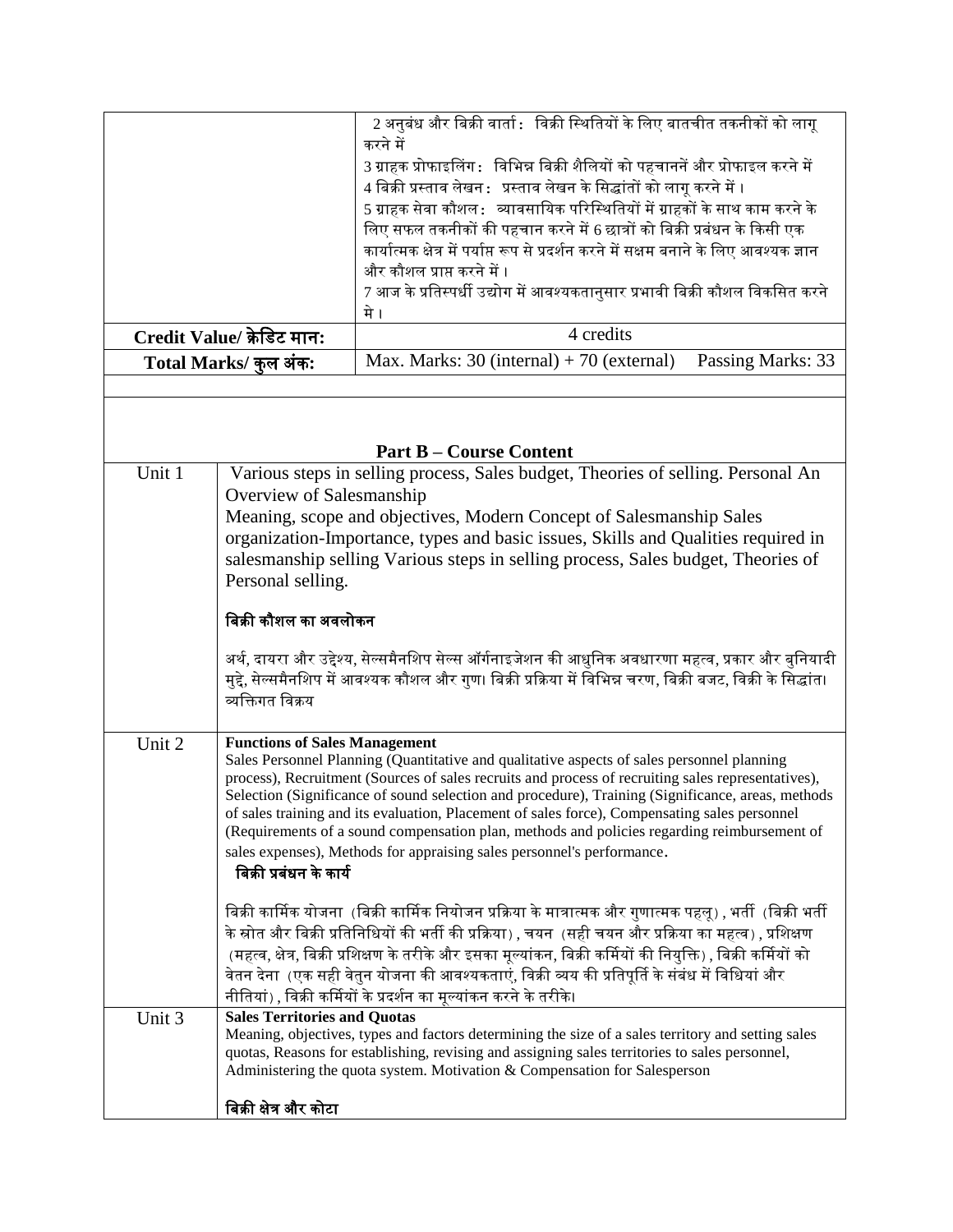अर्थ, उद्देश्य, प्रकार और कारक जो बिक्री क्षेत्र के आकार का निर्धारण करते हैं और बिक्री कोटा निर्धारित करते हैं, विक्री कर्मियों को बिक्री क्षेत्र स्थापित करने, संशोधित करने और असाइन करने के कारण, कोटा प्रणाली का प्रशासन विक्रेता के लिए प्रेरणा और वेतन

## **Exercises, Case Studies**

Role-playing exercises

Preparation of sales presentation plan by each student on the basis of selected products to be sold.

Ascertaining through interview of outdoor Salesman (living or working nearby) the important steps which they follow in sales presentation and preparation of report thereon.

Activities for developing sales budget, quotas and territories. Types of sales quotas used by Indian managers. Difference between Advertising, Personal selling and Sales promotion

## **Project/ Field trip**

Specific information gathering/ skills from experts/ participation community activities

अभ्यास, केस स्टडीज

. भूमिका निभाने वाले अभ्यास बेचे जाने वाले चयनित उत्पादों के आधार पर प्रत्येक छात्र द्वारा बिक्री प्रस्तुति योजना तैयार करना। . आउटडोर सेल्समैन पास काम करने वाले या आसपास रहने वाले के साक्षात्कार के माध्यम से पता लगाना कि वे बिक्री प्रस्तुति और उस पर रिपोर्ट तैयार करने में किन महत्वपूर्ण कदमों का पालन करते हैं।

. बिक्री बजट, कोटा और क्षेत्र विकसित करने के लिए गतिविधियां। भारतीय प्रबंधकों द्वारा उपयोग किए जाने वाले बिक्री कोटा के प्रकार।

. विज्ञापन, व्यक्तिगत बिक्री और बिक्री प्रचार के बीच अंतर

| Part $C$ – Suggested Readings |                      |                                  |                               |  |
|-------------------------------|----------------------|----------------------------------|-------------------------------|--|
| S.                            | Author               | Name of the Book                 | Publication                   |  |
| No.                           |                      |                                  |                               |  |
|                               | Dutta and Gupta      | Salesmenship                     | Himalya publishers            |  |
|                               |                      |                                  | Nagpur                        |  |
| 2                             | Kishore Chand Raut & | Personal Selling and Sales       | <b>Vikas Publishing House</b> |  |
|                               | Promod K Sahu-       |                                  | New Delhi.                    |  |
| 3                             | CN Sontakki          | Advertising and Sales Management | Kalyani Publication           |  |
|                               |                      |                                  | New Delhi.                    |  |

| St. Aloysius' College (Autonomous), Jabalpur |                                                                |  |
|----------------------------------------------|----------------------------------------------------------------|--|
|                                              | <b>Part A – Introduction</b>                                   |  |
| <b>Session:</b>                              | 2021-22                                                        |  |
| Subject/ विषय:                               | Commerce / कॉमर्स                                              |  |
| Programme/ कार्यक्रम:                        | Certificate / सर्टिफिकेट                                       |  |
| Class/ कक्षा:                                | B. Com $1st$ year / बी. कॉम                                    |  |
| Course Code/ पाठ्यक्रम                       | <b>VI-COM GSTT</b>                                             |  |
| कोड:                                         |                                                                |  |
| Course Type/ पाठ्यक्रम का                    | Vocational                                                     |  |
| प्रकारः                                      |                                                                |  |
| Course Title/पाठ्यक्रम का                    | E-Accounting and Taxation with GST/ई-लेखांकन तथा जीएसटी कराधान |  |
| शांषक:                                       | सहित                                                           |  |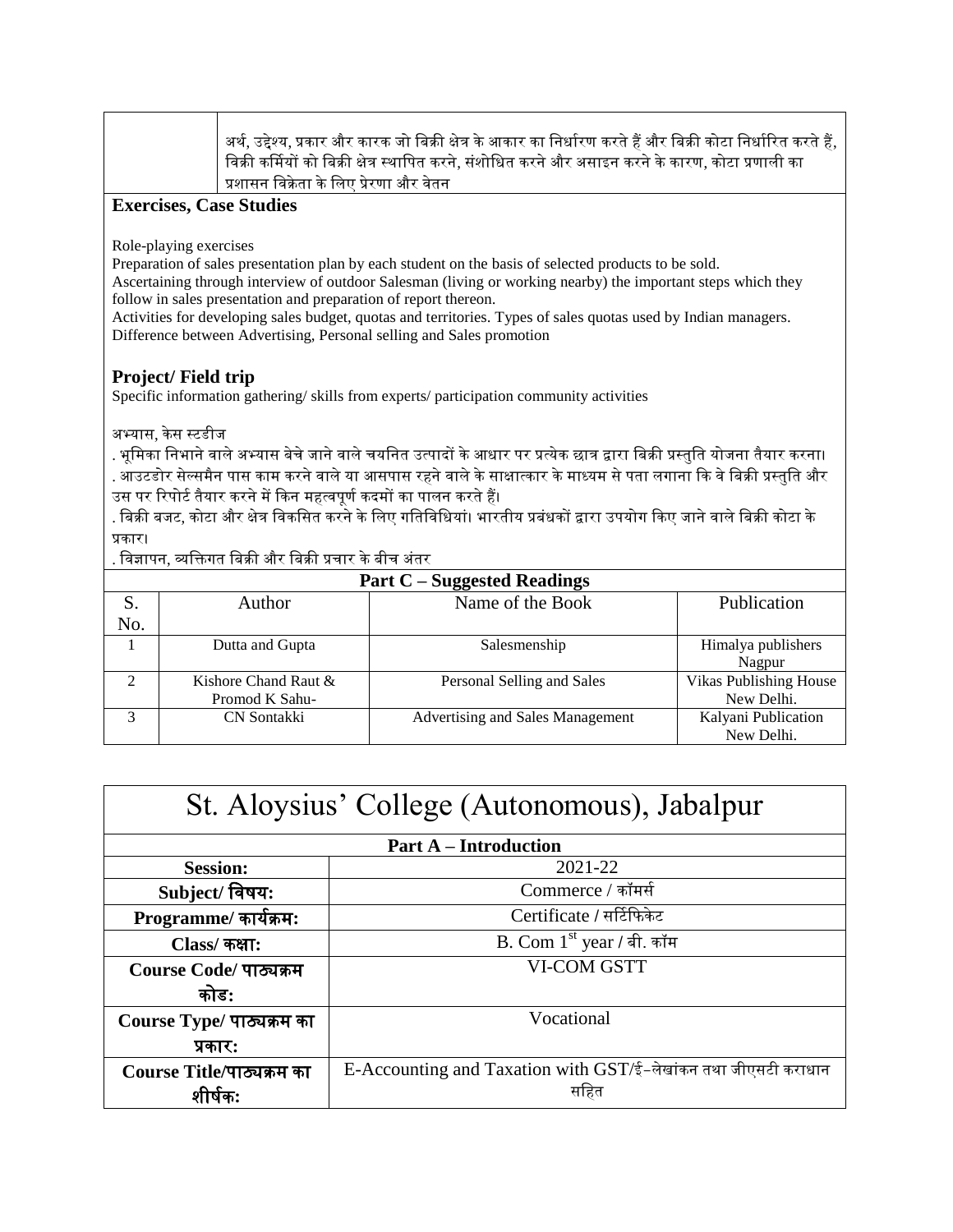| Pre - requisite/ पूर्वापेक्षा:                                            |                                                     |                                                                                        |  |
|---------------------------------------------------------------------------|-----------------------------------------------------|----------------------------------------------------------------------------------------|--|
| <b>Course Learning</b>                                                    |                                                     | Learning Outcomes of The course                                                        |  |
| Outcome/ पाठ्यक्रम अध्ययन                                                 |                                                     | After the successful completion of the course the student shall be able to:            |  |
| की परिलब्धियां:                                                           |                                                     | 1. Know the concept of E-Accounting.                                                   |  |
|                                                                           |                                                     | 2. Obtain of theoretical and practical knowledge of Income Tax Act.                    |  |
|                                                                           |                                                     | 3. Achieve Information relating Computation of Taxable Income and Tax<br>Liability.    |  |
|                                                                           |                                                     | 4. Know of historical background and implementation of GST Act.                        |  |
|                                                                           |                                                     | 5. Know of Concept of supply and Information of Input Tax Credit.                      |  |
|                                                                           |                                                     | इस कोर्स का अध्ययन करने के बाद छात्र सक्षम हो जाएगा                                    |  |
|                                                                           |                                                     | 1. ई–लेखांकन की अवधारणा का ज्ञान प्राप्त करने में।                                     |  |
|                                                                           |                                                     | 2. आयकर अधिनियम का सैद्धांतिक एवं व्यावहारिक ज्ञान प्राप्त करने में।                   |  |
|                                                                           |                                                     | 3. कर योग्य आय की संगणना एवं कर दायित्व के संबंध में जानकारी प्राप्त करने में।         |  |
|                                                                           |                                                     | 4. वस्तु एवं सेवा कर अधिनियम की ऐतिहासिक पृष्ठभूमि एवं क्रियान्वयन का ज्ञान प्राप्त    |  |
|                                                                           |                                                     | करने में                                                                               |  |
|                                                                           |                                                     | 5. आपूर्ति की अवधारणा तथा आगत कर की छूट की जानकारी प्राप्त करने में                    |  |
| Credit Value/ क्रेडिट मान:                                                |                                                     | 4 credits                                                                              |  |
| Total Marks/ कुल अंक:                                                     |                                                     |                                                                                        |  |
|                                                                           |                                                     |                                                                                        |  |
|                                                                           |                                                     | <b>Part B - Course Content</b>                                                         |  |
| Unit 1                                                                    |                                                     | Introduction of E-Accounting:                                                          |  |
|                                                                           |                                                     | 1. Concept of Business and Profession, Types of Accounts, Rule Accounts.               |  |
|                                                                           |                                                     | 2. Converting the business transaction into Journal according to the Golden Accounting |  |
|                                                                           | Rules.                                              |                                                                                        |  |
|                                                                           |                                                     | 3. Concept of Ledger Trail Sheet and Final Accounting.                                 |  |
|                                                                           |                                                     | ई लेखांकन का परिचय                                                                     |  |
|                                                                           |                                                     | 1. व्यवसाय तथा पेशे की अवधारणा लेखांकन के प्रकार, लेखांकन संबंधी नियम।                 |  |
|                                                                           |                                                     | 2. व्यापारिक लेनदेनों का रोजनामचा में सुनहरे लेखांकन नियमों के आधार पर परिवर्तन ।      |  |
|                                                                           |                                                     | 3. खाताबही परीक्षा सूची एवं अंतिम लेखे की अवधारणा।                                     |  |
| Income Tax:<br>Unit 2<br>1. Introduction of Income Tax: Important concept |                                                     |                                                                                        |  |
|                                                                           | Definitions.                                        |                                                                                        |  |
|                                                                           |                                                     | 2. Theoretical knowledge of various heads of Income Tax.                               |  |
|                                                                           |                                                     | 3. Computation of Taxable Income.                                                      |  |
|                                                                           |                                                     | 4. Procedure of Tax Assessment and Types of Tax Assessment.                            |  |
|                                                                           |                                                     | 5. TDS and Tax Refund Procedure.                                                       |  |
|                                                                           | आयकर :                                              |                                                                                        |  |
|                                                                           |                                                     | 1. आयकर का परिचय महत्वपूर्ण अवधारणायें एवं परिभाषायें।                                 |  |
|                                                                           |                                                     | 2. आयकर के विविध शीर्षकों का सैद्धांतिक ज्ञान                                          |  |
|                                                                           |                                                     | 3. कर योग्य आय की संगणना।                                                              |  |
|                                                                           |                                                     | 4. कर निर्धारण की प्रक्रिया एवं कर निर्धारण के प्रकार ।                                |  |
|                                                                           | 5. उदगम स्थान पर कर कटौती एवं कर वापिसी प्रक्रिया । |                                                                                        |  |
|                                                                           | GST:                                                |                                                                                        |  |
| Unit 3                                                                    |                                                     | 1. Introduction, Important terms.                                                      |  |
|                                                                           |                                                     | 2. Structure and classification of GST.                                                |  |
|                                                                           |                                                     | 3. Concept of Impact Tax Credit.                                                       |  |
|                                                                           |                                                     | 4. Meaning, Scope, Place and Time of Supply.                                           |  |
|                                                                           |                                                     | 5. Computation of assessable value under GST.                                          |  |
|                                                                           | वस्तु एवं सेवाकर  :                                 |                                                                                        |  |